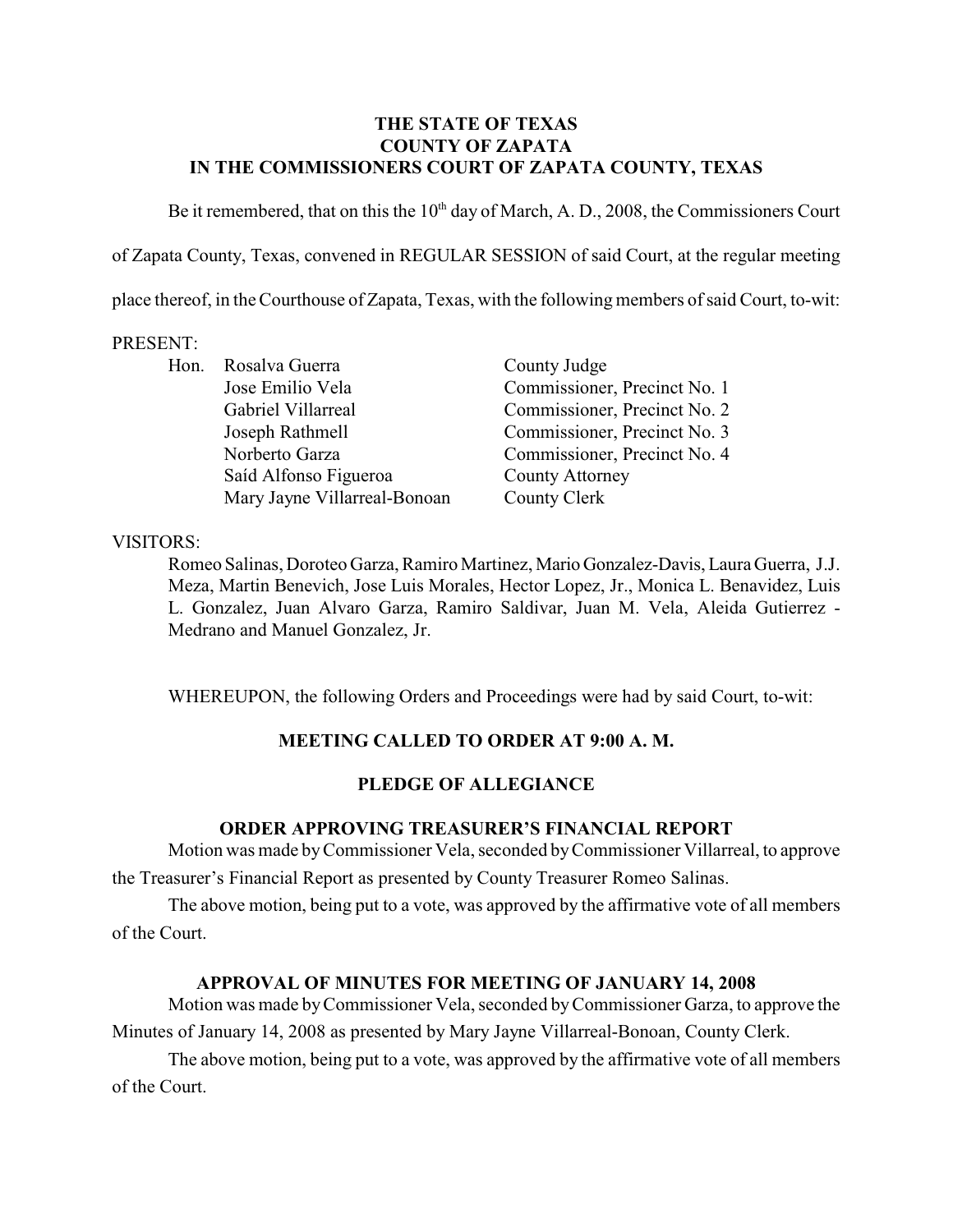#### **COMMUNICATIONS**

County Judge notified the court that she received a letter for Negrete and Kohler Architects regarding the Romeo T. Flores Park project wherein the County is advised that KIVA is unable to acquire a bond. Mr. Figueroa advised the Court that this item is on the agenda for this meeting for discussion and possible action.

Mr. Juan Alvaro Garza, of the Environmental Department advised the Court that there is space for approximately four to six weeks of residencial garbage at the San Ygnacio landfill.

Martin Benevich of Dial Tone Services gave a report regarding satellite phone services and emergency phone service now available in rural Texas. Several package plans are available. Zapata does not qualify, however rural areas in the County do.

#### **ORDER APPROVING INDEPENDENT AUDIT FOR YEAR ENDING SEPTEMBER 30, 2007 PRESENTED BY FLORES AUDITING PLLC**

Motion was made by Commissioner Garza, seconded by Commissioner Rathmell, to approve the independent audit for year ending September 30, 2007 presented by Flores Auditing and Teo Garza, County Auditor. Mr. Flores recommended additional training for accounting staff.

The above motion, being put to a vote, was approved by the affirmative vote of all members of the Court.

# **ORDER APPROVING PROPOSAL FOR COLLECTING PLASTICS, PAPER, AND OTHER RECYCLABLES**

Motion was made by Commissioner Vela, seconded byCommissioner Villarreal, to approve the continuation of services by Fred Anguiano, owner of Valley Recycling, for collecting plastics, paper, and other recyclables, thus diverting solid waste materials from the county landfill as requested by Jose Emilio Vela, Commissioner Pct. 1

The above motion, being put to a vote, was approved by the affirmative vote of all members of the Court.

# **ORDER TO TABLE REQUEST BY MANUEL GONZALEZ, P.E., SUBMITTED BY COMMISSIONER JOSE EMILIO VELA, TO AWARD BID FOR PHASE II - PRECINCT 1 STREET PAVING PROJECT UNDER ZAPATA COUNTY PAVING BOND**

Motion was made by Commissioner Vela, seconded byCommissioner Villarreal, to TABLE request by Manuel Gonzalez, P.E. Premier Engineering, Inc., submitted by Commissioner Jose Emilio Vela, to award bid for the Phase II- Precinct 1 Street Paving Project under the Zapata County Paving Bond.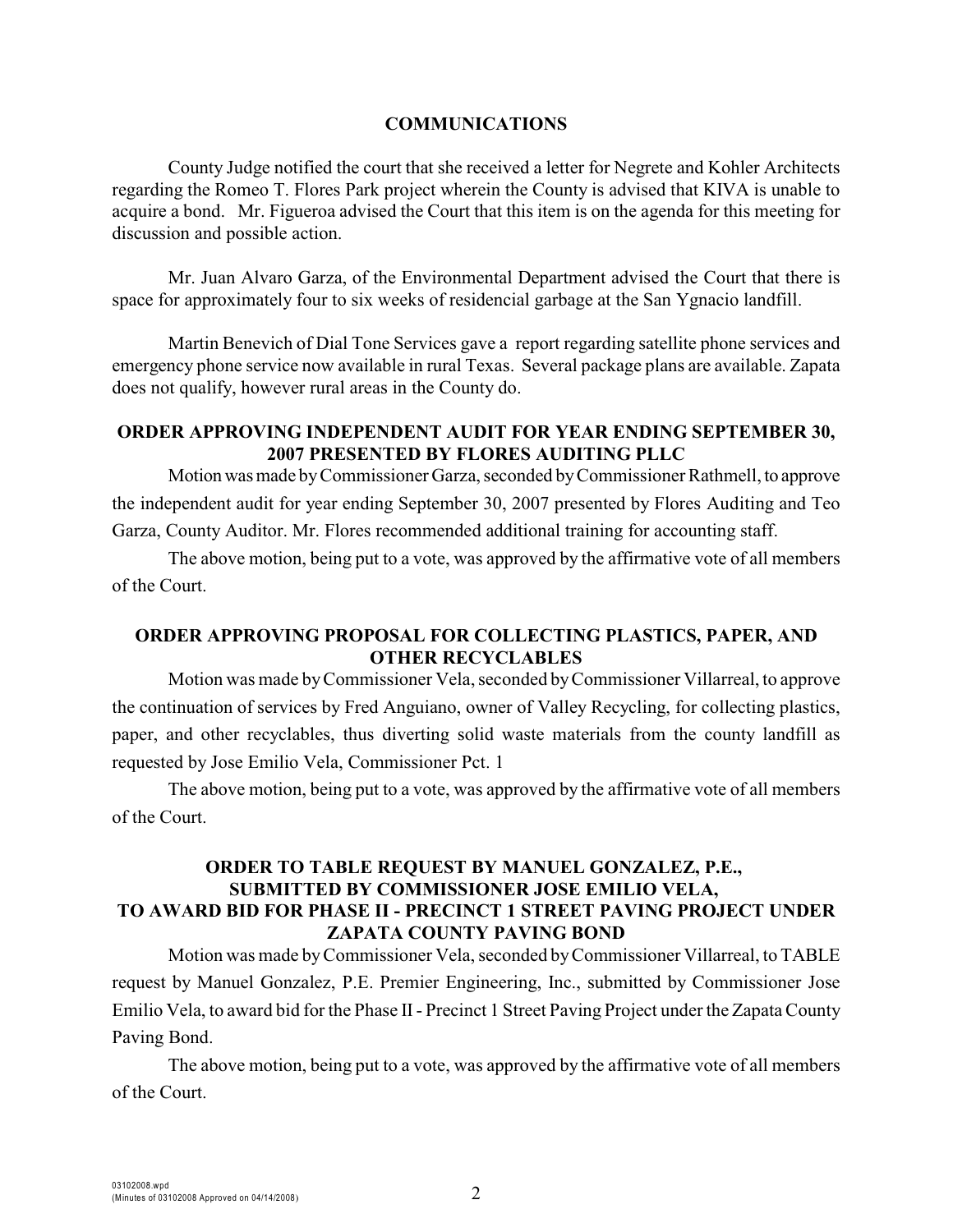#### **ORDER APPROVING STREET NAME CHANGE IN LINDA VISTA SUBDIVISION**

Motion was made by Commissioner Rathmell, seconded by Commissioner Garza, to approve street name change in Linda Vista Subdivision from Linda Vista to River Lake Drive, as requested by Lucy Gutierrez, Appraisal District Office.

The above motion, being put to a vote, was approved by the affirmative vote of all members of the Court.

#### **ORDER APPROVING ADOPTION OF RESOLUTION FOR PLACEMENT FOR TEJANO MONUMENT**

Motion was made by Commissioner Rathmell, seconded by Commissioner Garza, to approve adoption of resolution for placement of the Tejano Monument, as requested by County Judge Rosalva Guerra.

The above motion, being put to a vote, was approved by the affirmative vote of all members of the Court.

### **ORDER APPROVING TO HIRE APPRAISER TO APPRAISE LOTS 6-43, BLOCK 200 AND LOTS 12-14, BLOCK 212 IN MEDINA ADDITION**

Motion was made by Commissioner Vela, seconded by Commissioner Garza, to approve hiring of appraiser to appraise Lots 6-43, Block 200 and lots 12-14, Block 212 in the Medina Addition. Mr. Vicente Segura will be contacted to appraise said property as requested by County Judge Rosalva Guerra.

The above motion, being put to a vote, was approved by the affirmative vote of all members of the Court.

### **ORDER APPROVING LEASE OR PURCHASE OF TWO ROLL-OFF CONTAINERS FOR CITIZENS' COLLECTION STATION**

Motion was made by Commissioner Garza, seconded by Commissioner Vela, to approve the lease or purchase of two roll-off containers for citizens' collection station as requested by County Judge Rosalva Guerra.

The above motion, being put to a vote, was approved by the affirmative vote of all members of the Court.

#### **ORDER APPROVING REQUEST TO DESIGNATE OLD LANDFILL AS LOCATION FOR CITIZENS' COLLECTION STATION**

Motion was made by Commissioner Garza, seconded by Commissioner Vela, to approve request to designate old landfill as location for citizens' collection station for disposal of household waste for type 4 appliances as requested by County Judge Rosalva Guerra.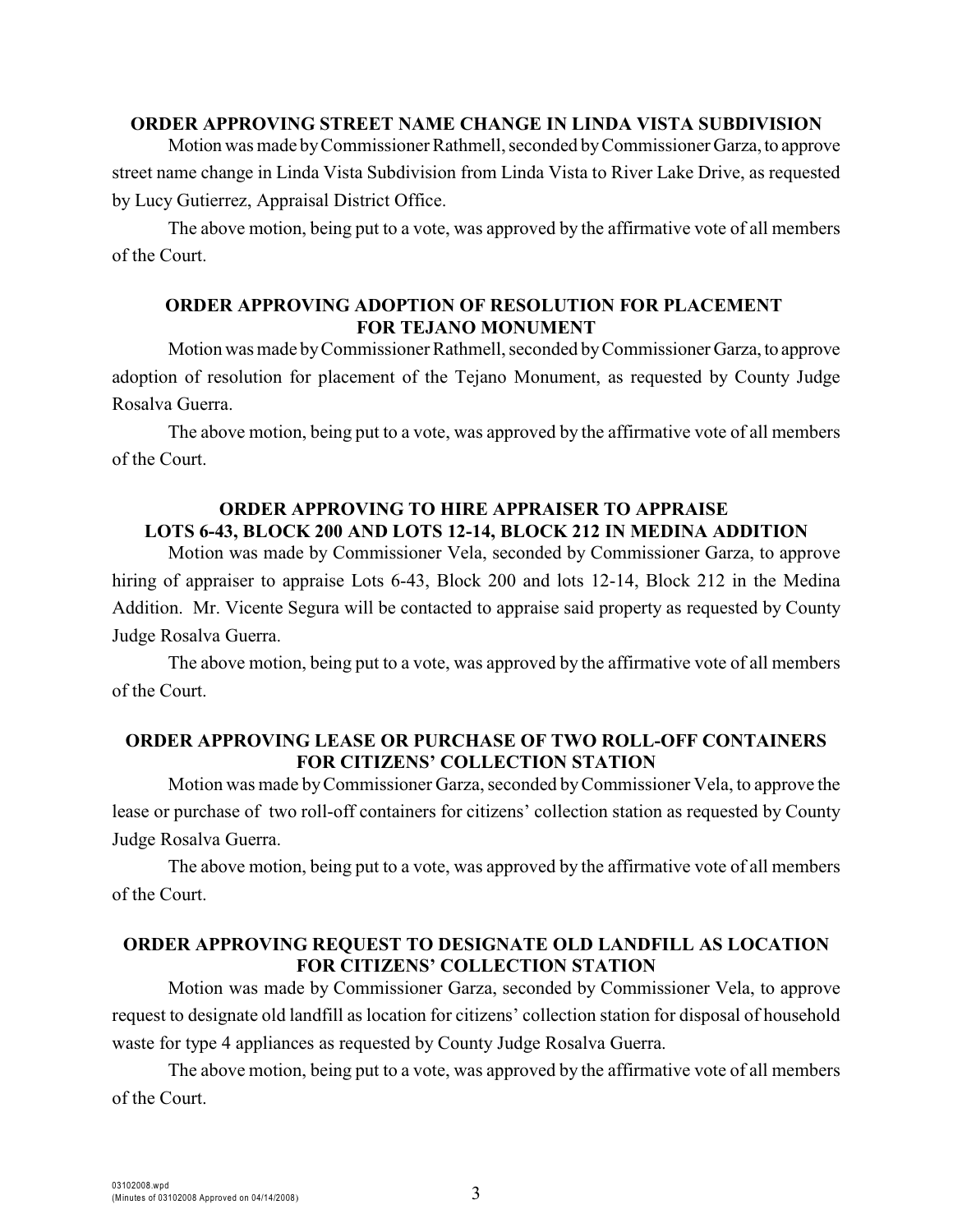### **ORDER TO TABLE REQUEST BY COUNTY JUDGE ROSALVA GUERRA TO APPROVE LEASE FOR DIALYSIS CENTER.**

Motion was made by Commissioner Garza, seconded by Commissioner Rathmell, to TABLE request by County Judge Rosalva Guerra, to approve lease for dialysis center.

The above motion, being put to a vote, was approved by the affirmative vote of all members of the Court.

### **ORDER APPROVING RESOLUTION AUTHORIZING ZAPATA COUNTY TO SUBMIT BORDER COLONIA ACCESS 3<sup>RD</sup> CALL PROGRAM GRANT(S) TO TEXAS DEPARTMENT OF TRANSPORTATION**

Motion was made by Commissioner Vela, seconded by Commissioner Garza, to approve the Resolution authorizing Zapata County to submit a Border Colonia Access  $3<sup>rd</sup>$  Call Program Grant(s) to Texas Department of Transportation as requested by Mario Gonzalez-Davis, Project Coordinator.

The above motion, being put to a vote, was approved by the affirmative vote of all members of the Court.

#### **ORDER TO TABLE REQUEST BY MARIO GONZALEZ-DAVIS, PROJECT COORDINATOR, TO APPROVE COUNTY TO ADMINISTER \$1.5 MILLION DOLLAR GRANT FROM ORCA TO ZAPATA COUNTY FOR TECHNOLOGY CENTER GRANT AND ENTER INTO CONTRACT WITH ORCA**

Motion was made by Commissioner Vela, seconded byCommissioner Garza, to **TABLE** the request by Mario Gonzalez-Davis to approve the County to administer the \$1.5 million dollar grant from ORCA to Zapata County for the Technology Center Grant, and to enter into a contract with ORCA accepting the grant.

The above motion, being put to a vote, was approved by the affirmative vote of all members of the Court.

# **ORDER TO TABLE REQUEST BY MARIO GONZALEZ-DAVIS, PROJECT COORDINATOR, TO APPROVE LOCATION OF ZAPATA TECHNOLOGY CENTER TO BE PART OF ZAPATA COUNTY COMMUNITY CENTER AND ADJACENT COUNTY PROPERTY**

Motion was made byCommissioner Vela, seconded by Commissioner Garza to **TABLE** the request by Mario Gonzalez-Davis to approve the location of the Zapata Technology Center to be a part of the Zapata County Community Center and adjacent county property.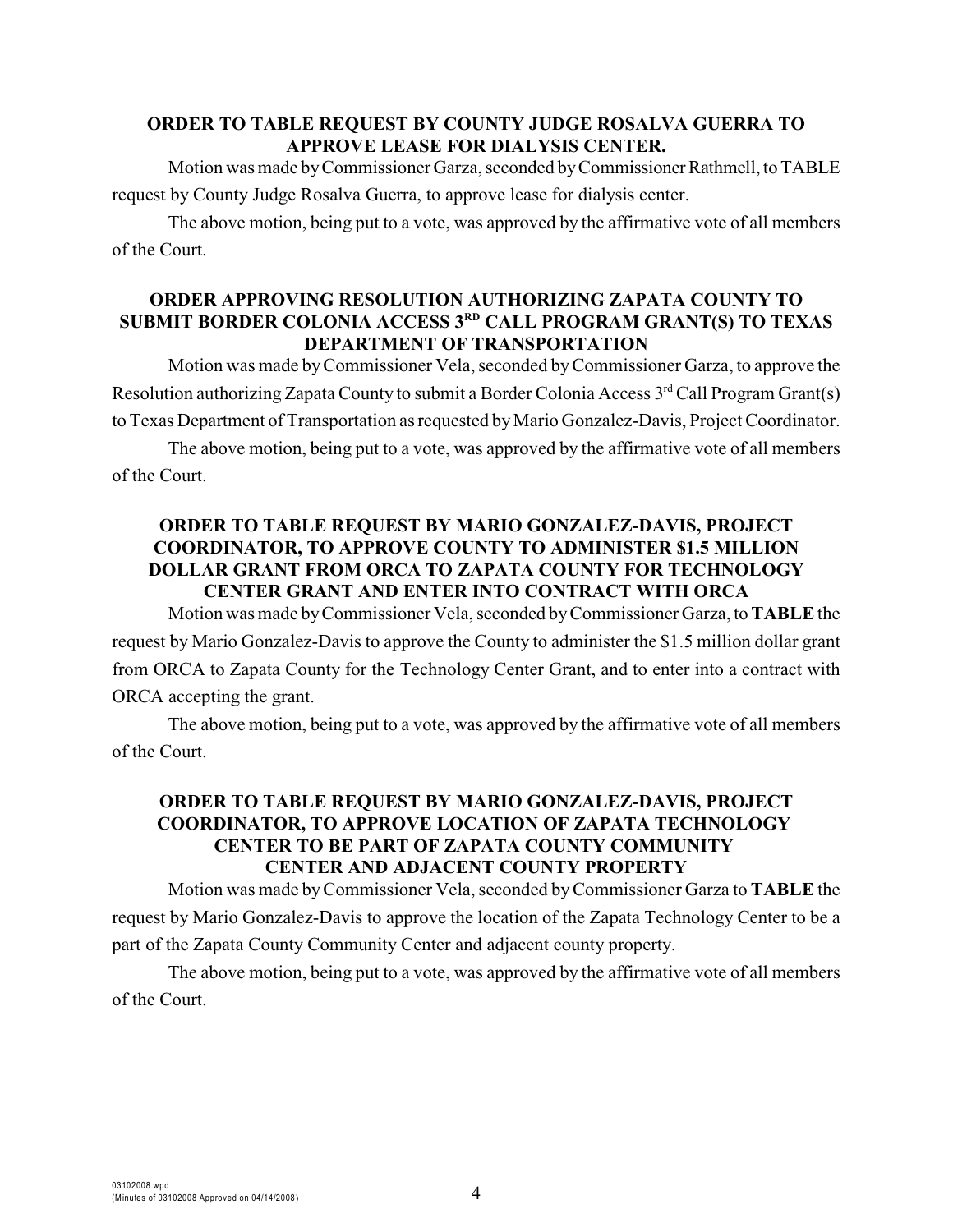### **ORDER TO TABLE REQUEST BY MARIO GONZALEZ-DAVIS, PROJECT COORDINATOR, TO APPROVE SELECTION OF MARIO GONZALEZ-DAVIS TO ADMINISTER ORCA GRANT TO TECHNOLOGY CENTER - PROFESSIONAL SERVICES**

Motion was made byCommissioner Vela, seconded by Commissioner Garza, to **TABLE** the request by Mario Gonzalez-Davis to approve the selection of Mario Gonzalez-Davis to administer the ORCA Grant for the Technology Center - Professional Services to be paid from the county's matching contribution to the Economic Development Center Technology Fund.

The above motion, being put to a vote, was approved by the affirmative vote of all members of the Court.

# **ORDER TO TABLE REQUEST BY MARIO GONZALEZ-DAVIS, PROJECT COORDINATOR, TO APPROVE SELECTION OF MANUEL HINOJOSA, ARCHITECT TO ENTER INTO PROFESSIONAL SERVICE AGREEMENT TO DESIGN RENOVATION AND ADDITION TO COMMUNITY CENTER TO INCLUDE ORCA RURAL TECHNOLOGY CENTER**

Motion was made by Commissioner Vela, seconded by Commissioner Garza, to **TABLE** the request by Mario Gonzalez-Davisto approve selection of Manuel Hinojosa, Architect, to enter into a professional service agreement to design the renovation and addition to the Community Center to include the ORCA-Rural Technology Center (professional services to be paid from the county's matching contribution's The Economic Development Center Technology Fund).

The above motion, being put to a vote, was approved by the affirmative vote of all members of the Court.

#### **ORDER APPROVING TO REALIGN BLUFF DRIVE IN ZAPATA COUNTY BEACON LODGE SUBDIVISION ONTO COUNTY'S PROPERTY AND RECONNECT WITH FM 3074**

Motion was made byCommissioner Vela, seconded by Commissioner Villarreal, to approve the realignment of Bluff Drive in the Zapata County Beacon Lodge Subdivision onto the County's property and reconnect it with FM 3074 as requested by County Judge Rosalva Guerra, and Garcia & Wright Consulting Engineers, Inc.

The above motion, being put to a vote, was approved by the affirmative vote of all members of the Court.

# **ORDER APPROVING REQUEST TO CONSTRUCT PARKING AREA AND DRIVEWAY AT SOUTH ELEMENTARY SCHOOL IN PARTNERSHIP WITH ZCISD**

Motion was made by Commissioner Vela, seconded by Commissioner Garza, to approve request by Commissioner Jose Emilio Vela, Pct. 1, to construct a parking area and driveway at the South Elementary School in partnership with ZCISD. ZCISD will pay for materials and Zapata County will provide labor force and authorize Manuel Gonzalez to supervise the project.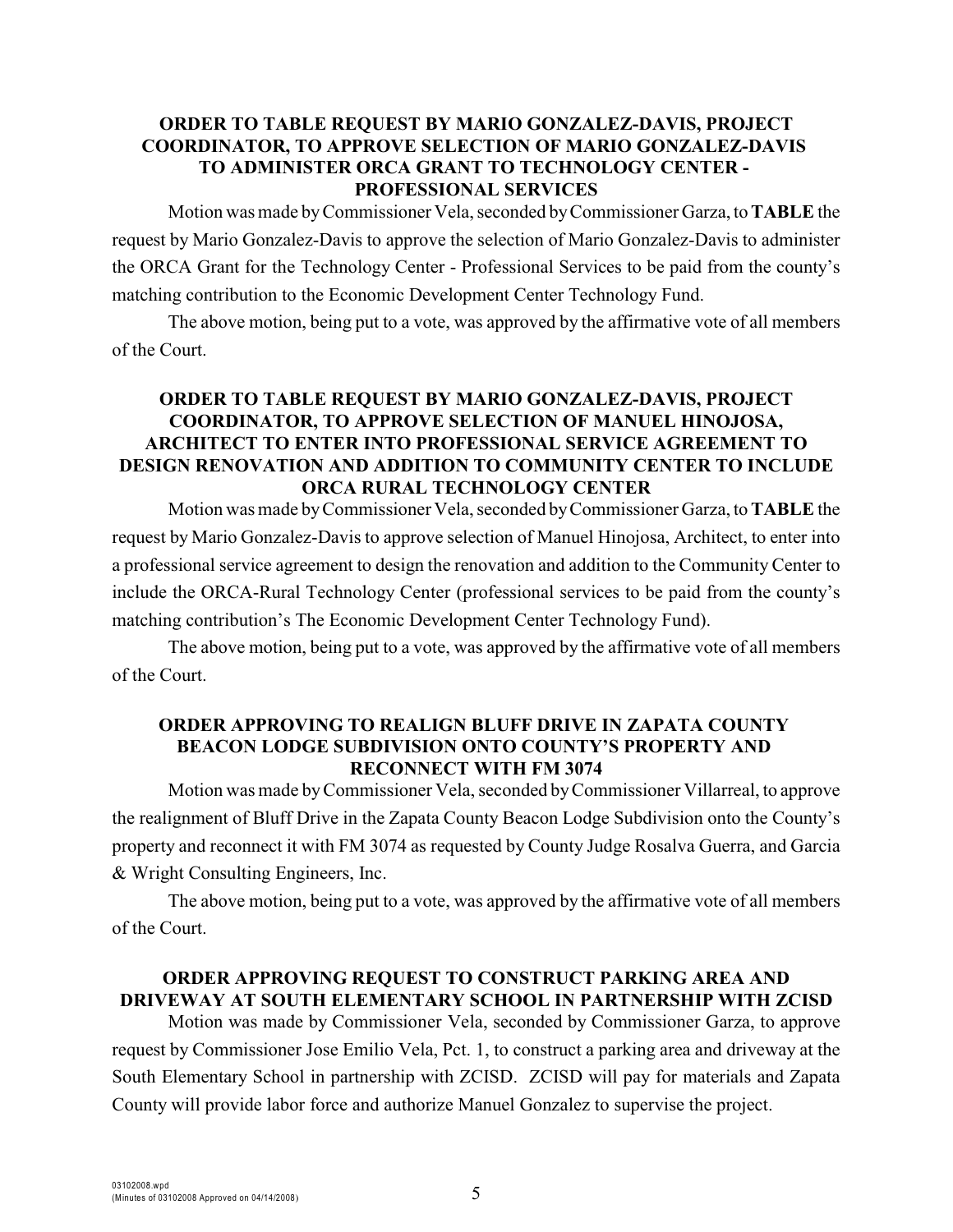The above motion, being put to a vote, was approved by the affirmative vote of all members of the Court.

# **ORDER APPROVING REQUEST TO HIRE TWO TEMPORARY EMPLOYEES AT MAINTENANCE DEPARTMENT**

Motion was made by Commissioner Garza, seconded by Commissioner Vela, to approve request by Commissioner Jose Emilio Vela, Pct. 1, to hire two temporary employees replacing Pct. 1 Maintenance Department employees, Homero Guzman and Adolio Bustamante. These employees are temporarily out on medical leave.

The above motion, being put to a vote, was approved by the affirmative vote of all members of the Court.

### **ORDER APPROVING REQUEST TO INSTALL SPEED HUMP ON BRAVO STREET BETWEEN 13<sup>TH</sup> AND 16<sup>TH</sup> STREET IN MEDINA ADDITION**

Motion was made by Commissioner Vela, seconded by Commissioner Garza, to approve request by Commissioner Gabriel Villarreal, Pct. 2, to install speed hump on Bravo Street between  $13<sup>th</sup>$  and  $16<sup>th</sup>$  Street in Medina Addition in the Town of Zapata, Texas.

The above motion, being put to a vote, was approved by the affirmative vote of all members of the Court.

### **ORDER APPROVING FLORES AUDITING, INDEPENDENT AUDITORS, TO AUDIT CHAMBER OF COMMERCE, EDC, AND ANY AND ALL RELATED EXPENDITURES OF COUNTY FUNDS**

Motion was made byCommissioner Vela, seconded by Commissioner Villarreal, to approve Flores Auditing, Independent Auditors, to audit Chamber of Commerce, EDC, and any and all related expenditures of County funds as requested by Commissioner Norberto Garza, Pct. 4.

The above motion, being put to a vote, was approved by the affirmative vote of all members of the Court.

# **ORDER APPROVING RESOLUTION IN SUPPORT OF LOCAL BORDER SECURITY PROGRAM FY 08 (LBSP-08) AND WORKING AGREEMENT BETWEEN ZAPATA COUNTY SHERIFF'S OFFICE AND TEXAS BORDER SHERIFF'S COALITION**

Motion was made by Commissioner Garza, seconded by Commissioner Rathmell, to approve Resolution in support of Local Border Security Program FY 08 (LBSP-08) and Working Agreement between Zapata County Sheriff's Office and Texas Border Sheriff's Coalition as requested by Sheriff Sigifredo Gonzalez, Jr.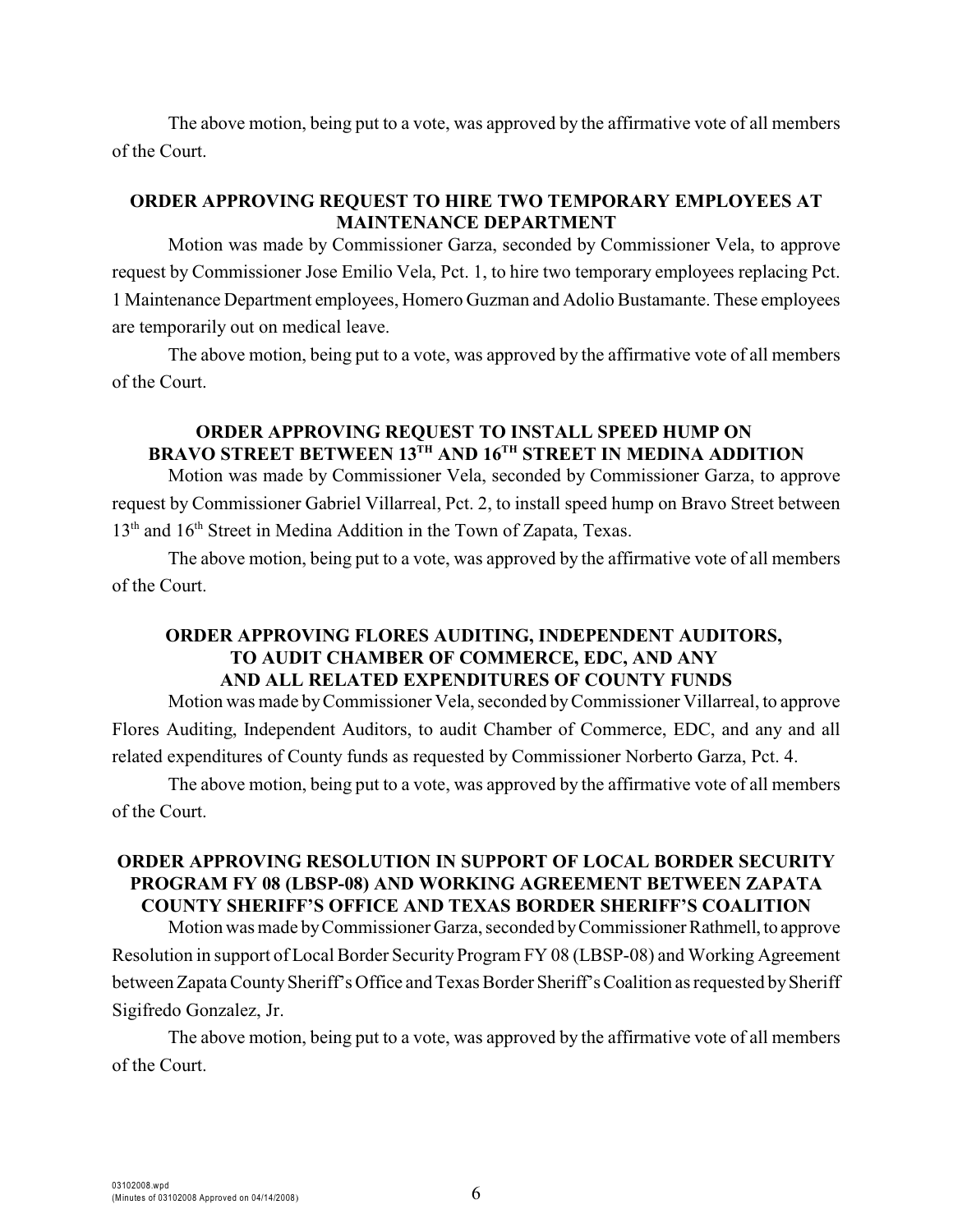### **ORDER RESCINDING ACTION TAKEN BY COURT IN REGULAR COMMISSIONERS' COURT MEETING OF DECEMBER 10, 2007 INVOLVING ROMEO T. FLORES PARK PROJECT**

Motion was made by Commissioner Vela, seconded by Commissioner Garza, to rescind action taken in Regular Commissioners' Court Meeting of December 10, 2007 in which a bid was awarded to Kiva Building and Design, Inc., being the lowest bidder, in the amount of \$1,457,536 for Phase I of the Romeo T. Flores Park Project. Zapata County is to collect the bid bond. The second lowest bidder will be advised and Zapata County will try to negotiate the contract with the second lowest bidder.

The above motion, being put to a vote, was approved by the affirmative vote of all members of the Court.

#### **ORDER APPROVING INVOICES**

Motion was made byCommissioner Vela, seconded by Commissioner Villarreal, to approve the invoices as presented by Romeo Salinas, County Treasurer.

The above motion, being put to a vote, was approved by the affirmative vote of all members of the Court.

### **REPORTS / PUBLIC PARTICIPATION**

### **Zapata County Medical Group February 2008 monthly report as requested by Mike Chapa, Indigent Director**

Mr. Mike Chapa presented his written report for February 1 - 29, 2008 Mr. Chapa reported that Dr. Edmundo Garcia has been coming to Zapata on a regular basis. He also informed Commissioners' Court that the dialysis center is under negotiations.

# **Update on the Flores Park Project - \$100,000 contribution by the Guadalupe and Lilia Martinez Family Trust as requested by Com. Jose Emilio Vela, Pct. 1**

A contribution of \$100,000 will be given by the Guadalupe and Lilia Martinez Family Trust for disbursement.

#### **ORDER APPROVING LINE ITEM TRANSFERS**

Motion was made byCommissioner Vela, seconded by Commissioner Villarreal, to approve line item transfers from 10-695-676 \$5,000 to 15-621-157 \$5,000 as requested by Commissioner Gabriel Villarreal, Pct. 2.

Motion was made by Commissioner Garza, seconded by Commissioner Vela, to approve line item transfers from 10-409-751 Pct. 1 \$10,000 to 10-409-761 Pct. 1 + \$5,000; 10-409-752 Pct. 2 \$10,000 to 10-409-762 Pct.  $2 + $5,000$ ; 10-409-753 Pct. 3 \$10,000 to 10-409-763 Pct.  $3 + $5,000$ ; and 10-409-754 Pct. 4  $$10,000$  to 10-409-764 Pct.  $4 + $25,000$  as requested by Carlos Treviño, Water Plant Manager.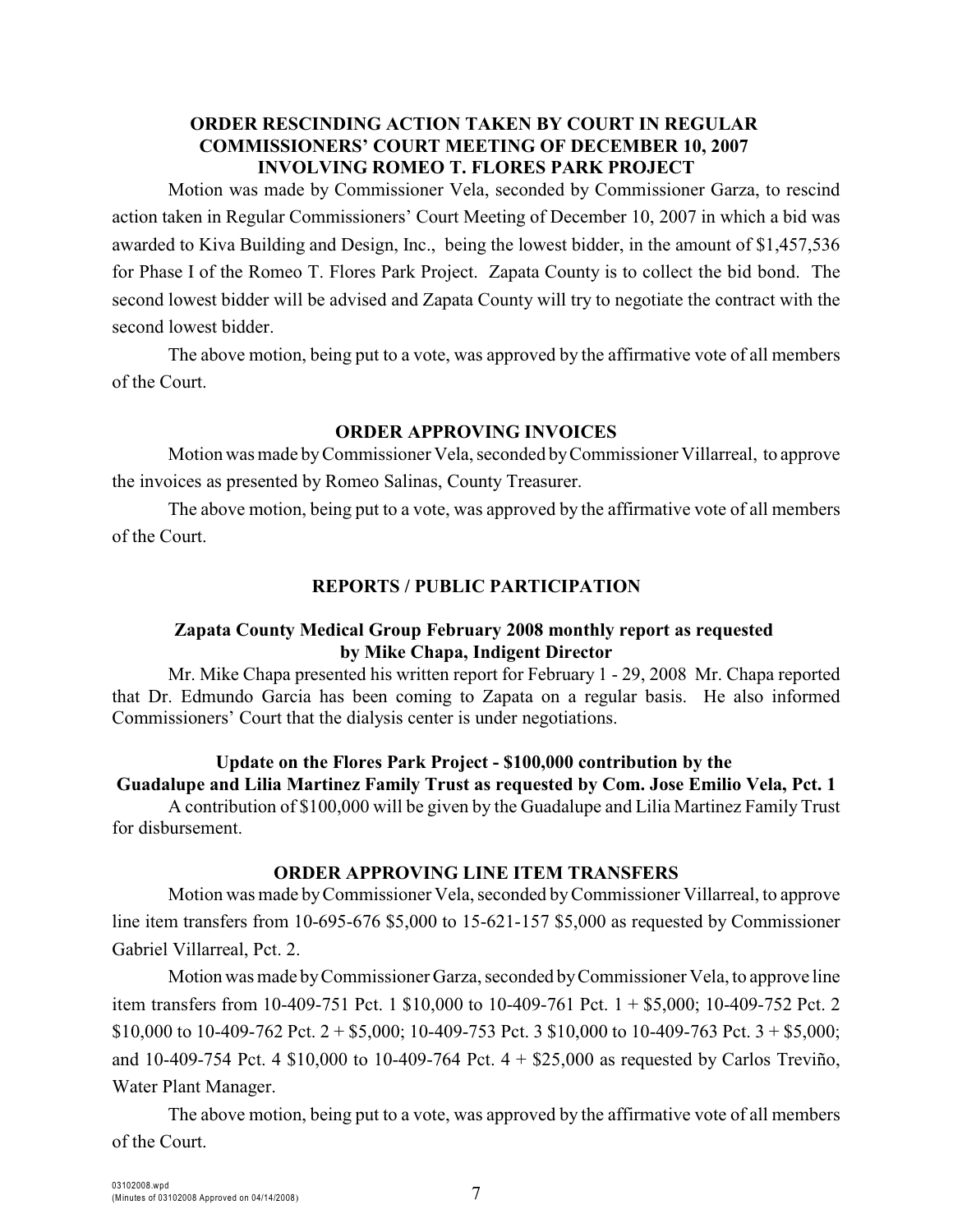#### **ADJOURN**

Motion to adjourn was made by Commissioner Vela, seconded by Commissioner Villarreal, and being put to a vote, was approved by the affirmative vote of all members of the Court.